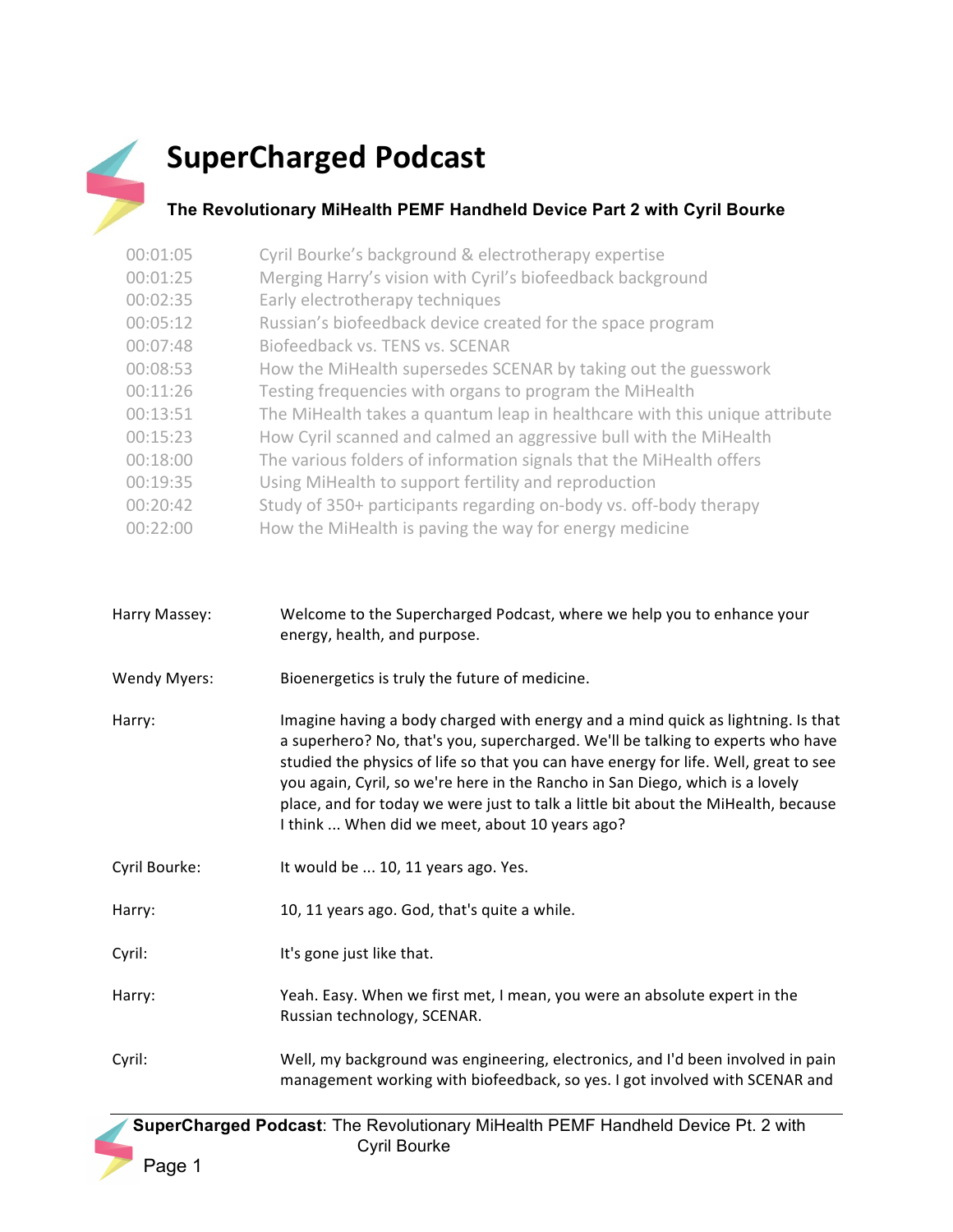| other things, and basically was applying that in clinic. So yeah, I had a lot of<br>experience in should we say, electrotherapy.                                                                                                                                                                                                                                                                                                                                                                                                                                                                                                                                                                                                                                                                                                                                                                                                                                                                                                                                                                                                                           |
|------------------------------------------------------------------------------------------------------------------------------------------------------------------------------------------------------------------------------------------------------------------------------------------------------------------------------------------------------------------------------------------------------------------------------------------------------------------------------------------------------------------------------------------------------------------------------------------------------------------------------------------------------------------------------------------------------------------------------------------------------------------------------------------------------------------------------------------------------------------------------------------------------------------------------------------------------------------------------------------------------------------------------------------------------------------------------------------------------------------------------------------------------------|
| And we met around the same time that I think we had the idea to basically<br>make a handheld portable health device, because we wanted to make<br>something that would basically help people, well basically help people to reduce<br>their pain, but also be able to scan, see what was going on in their body, and                                                                                                                                                                                                                                                                                                                                                                                                                                                                                                                                                                                                                                                                                                                                                                                                                                       |
| then also to rejuvenate their energy, and you know hopefully activate healing<br>too, and that was at about the same time, and it was very fortunate that we<br>both met, because you had a lot of technical insight from all of your prior<br>engineering and Russian background.                                                                                                                                                                                                                                                                                                                                                                                                                                                                                                                                                                                                                                                                                                                                                                                                                                                                         |
| So I came to the United Kingdom and did the bio-energetic training, looking to<br>the scanning system, and it was obvious that you could take it to the next step,<br>and you'd already started thinking about that and had a whole project in line. So<br>I guess I was able to add some elements to that, related to biofeedback, and<br>take part in the team. It's been an amazing journey, seeing all those things<br>develop and seeing how the components from many different directions have<br>come together to provide that, right now, today. The public can get hold of<br>those and use them.                                                                                                                                                                                                                                                                                                                                                                                                                                                                                                                                                 |
| Yeah, well maybe we should just start back with the basics. I mean,<br>electrotherapy, actually some forms of electrotherapy have been around, I think                                                                                                                                                                                                                                                                                                                                                                                                                                                                                                                                                                                                                                                                                                                                                                                                                                                                                                                                                                                                     |
| 120 years, and it's pretty interesting. I went to New Zealand back two years ago,<br>and I was in this museum in Rotorua of all places, and they had all these pictures<br>of people being electrocuted in baths and without baths, electricity, and I hadn't<br>quite appreciated how long electrotherapy has been going on, which is some<br>very rudimentary fundamentals of what we're doing today.                                                                                                                                                                                                                                                                                                                                                                                                                                                                                                                                                                                                                                                                                                                                                    |
| I know the buildings you were in, you were in the asylum, I believe.                                                                                                                                                                                                                                                                                                                                                                                                                                                                                                                                                                                                                                                                                                                                                                                                                                                                                                                                                                                                                                                                                       |
| Which is fairly appropriate. Although maybe it should've been you there.                                                                                                                                                                                                                                                                                                                                                                                                                                                                                                                                                                                                                                                                                                                                                                                                                                                                                                                                                                                                                                                                                   |
| Well the asylum there was used to  And they did use electrotherapy, and it's<br>been convulsive therapy, and many, should we say unpleasant processes with<br>electrotherapy have been applied over the years. But the modern<br>electrotherapy where you're using low level energies to specifically target and<br>support to body's repair processes, that's the evolution that's occurred. And I<br>mean, TENS was available in the early 1900s, and all the way through until the<br>'30s, it was a very active therapy, and people exploring and creating new<br>breakthroughs in that area. It was only when pharmacy took over the main<br>applications. It was almost left behind, thinking at that point in history that the<br>pill, the chemistry would be the answer to everything. Now, we're 100 years on,<br>and we realize that it wasn't the whole story, and now people have gone back<br>and looked at the starting points and evolved it. 100 years ago, we didn't have<br>oscilloscopes, we weren't able to see the electrical, biological processes of the<br>body. And now we do. We've got a much better understanding. We've gone |
|                                                                                                                                                                                                                                                                                                                                                                                                                                                                                                                                                                                                                                                                                                                                                                                                                                                                                                                                                                                                                                                                                                                                                            |

**SuperCharged Podcast:** The Revolutionary MiHealth PEMF Handheld Device Pt. 2 with Cyril Bourke Page 2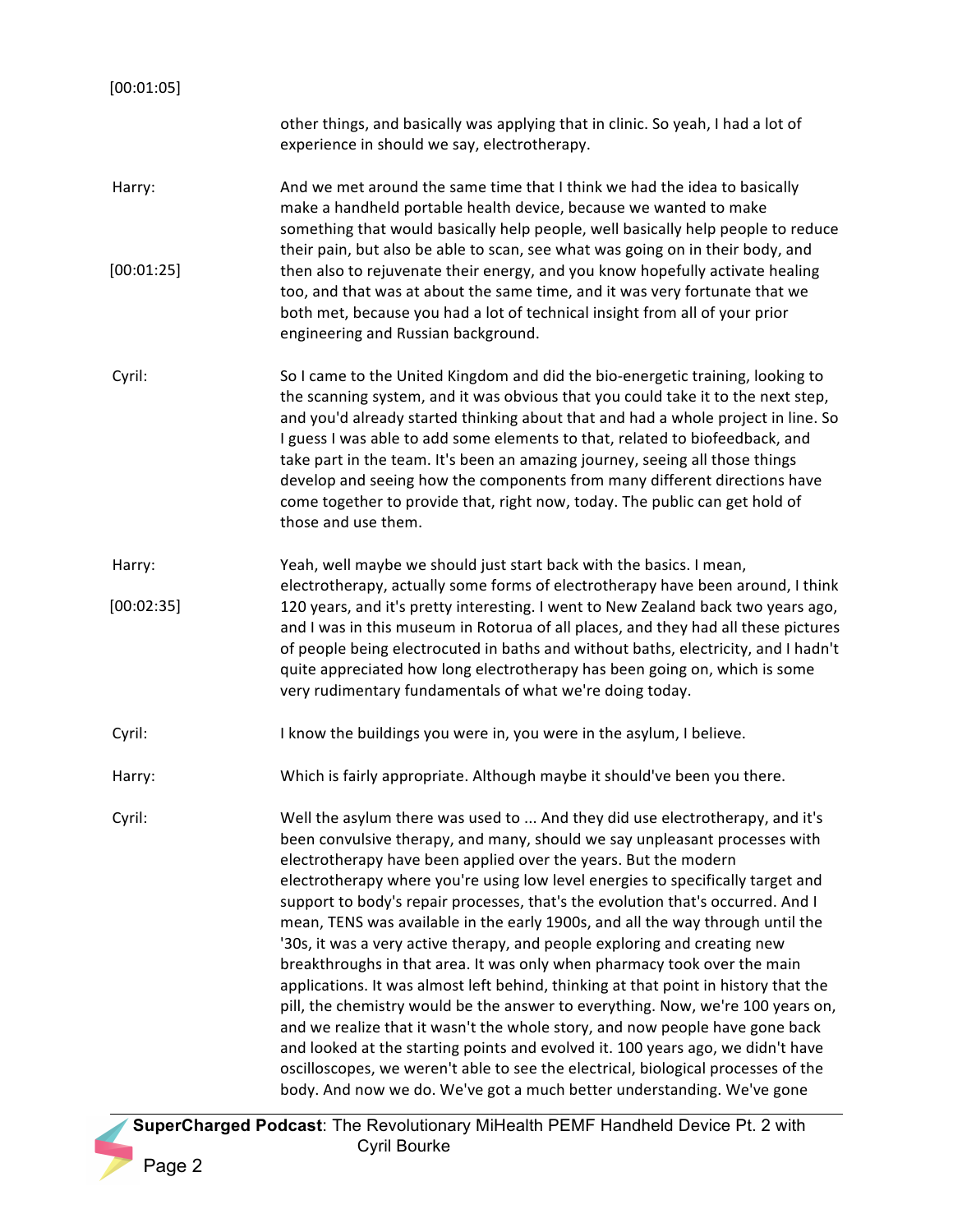|            | beyond what we might call jam jar science, where people think it's about<br>chemistry and physical events alone. Effectively, if they couldn't put it in a jam<br>jar-                                                                                                                                                                                                                                                                                                                                                                                                                                                                                                                                                                                                                                                                              |
|------------|-----------------------------------------------------------------------------------------------------------------------------------------------------------------------------------------------------------------------------------------------------------------------------------------------------------------------------------------------------------------------------------------------------------------------------------------------------------------------------------------------------------------------------------------------------------------------------------------------------------------------------------------------------------------------------------------------------------------------------------------------------------------------------------------------------------------------------------------------------|
| Harry:     | Well we've sort of gone from biochemistry to electric  Well, we've basically<br>gone from biochemistry to electric to electricity to then knowing that electric<br>currents produce fields to-                                                                                                                                                                                                                                                                                                                                                                                                                                                                                                                                                                                                                                                      |
| Cyril:     | Well, that's it. That's exactly right. The two have been  They have to merge.<br>They are the same technology. I mean, in fact, without the electrical theories,<br>chemistry didn't exist. They had no way of calculating chemistry until they<br>understood electrical charge and things of this nature. So they always together,<br>and now we need to broaden that so that people understand that.                                                                                                                                                                                                                                                                                                                                                                                                                                              |
| Harry:     | Yeah, let's just take people, I think to the kernel of the idea that the Russians<br>were thinking about, and I remember you telling us a long time ago how                                                                                                                                                                                                                                                                                                                                                                                                                                                                                                                                                                                                                                                                                         |
| [00:05:12] | basically the Russians in order was basically for the space program, because<br>they didn't want to take pharmaceuticals up in space because the chemicals get<br>recycled in the water.                                                                                                                                                                                                                                                                                                                                                                                                                                                                                                                                                                                                                                                            |
| Cyril:     | That's right.                                                                                                                                                                                                                                                                                                                                                                                                                                                                                                                                                                                                                                                                                                                                                                                                                                       |
| Harry:     | So they wanted to make a portable healing device, or a portable medical device<br>that would replace having to take all these pharmaceuticals.                                                                                                                                                                                                                                                                                                                                                                                                                                                                                                                                                                                                                                                                                                      |
| Cyril:     | Well, they were trying to initiate the body's natural recovery and repair<br>processes. They're particular focus were things like wounds and fire damage, if<br>somebody got burned in the high oxygen conditions of a spacecraft, et cetera.<br>So they had interest in deliberating escalating the body's recovery, and they<br>looked to acupuncture and they looked at lots of energy based things, and they<br>ended up working with biofeedback, triggering the innate body's healing<br>processes. And with the 1980s technology that they were applying, they did a<br>very good job. They took biofeedback and stimulated the body naturally to a<br>really distinct level. It was highly effective for the 80's and since then we've<br>been able to add more and more to it, and that's how I guess the MiHealth<br>process accelerated. |
| Harry:     | Yeah, so if we look back, I guess at the SCENAR era, we've basically got a TENS<br>device that has been combined with biofeedback, so instead of a normal TENS<br>device that's basically just putting in a single signal at a specific frequency.<br>Basically we've, well, with the SCENAR when you're combining biofeedback, it's<br>basically constantly measuring the response back from the body, and then<br>altering its signal. And then when you do that, the body  Because you're<br>always altering the signal, the body's basically continually able to sort of trigger<br>of its own  In a way, it's own healing response, because it never got used to<br>the signal or something like that.                                                                                                                                         |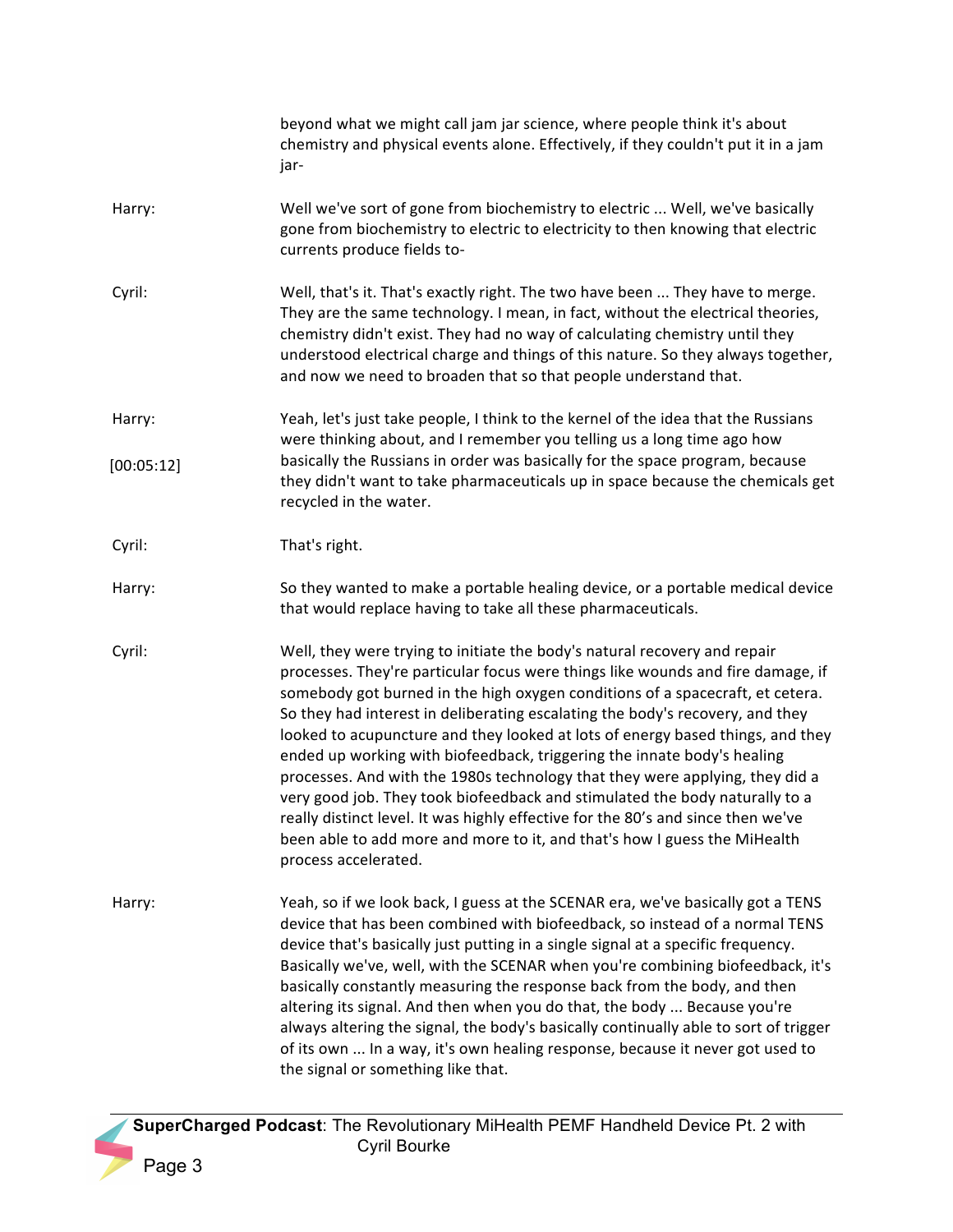| Cyril:     | That's right. It's called Self-Controlled Energo Neuro Adaptive Regulation, which<br>is a big mouthful. But what it meant was the body produced its own signal and<br>energy, and it was different to other areas in the body, in a problem area. And<br>we, as we provide the signal in response to that electrical field, that field itself                                                                                                                                                                                                                                                                                                                                                                                                                                                                                                                                                                                                                                                                                                                                                                                                                                                                                       |
|------------|-------------------------------------------------------------------------------------------------------------------------------------------------------------------------------------------------------------------------------------------------------------------------------------------------------------------------------------------------------------------------------------------------------------------------------------------------------------------------------------------------------------------------------------------------------------------------------------------------------------------------------------------------------------------------------------------------------------------------------------------------------------------------------------------------------------------------------------------------------------------------------------------------------------------------------------------------------------------------------------------------------------------------------------------------------------------------------------------------------------------------------------------------------------------------------------------------------------------------------------|
| [00:07:48] | changes, and we monitor that change and continuously loop it to keep it within<br>an afferent and efferent nerve response. So it's signals it recognizes, they're<br>innate to the body. And it doesn't try and adapt, or should I say, it continues to<br>try and revolve around that signal and continue to highlight change. It never<br>ignores it, and that was the problem with TENS, as a base unit. TENS meant that<br>the body would get used to it and ignore it, typically after maybe 15 minutes or<br>so, TENS effectively doesn't really work very well when it comes to pain. It's<br>great for a few minutes, and then stops working. As soon as you got into<br>biofeedback, it starts adapting the signal, getting the body to respond, and<br>effectively, the body believes it's its own information. So it keeps working with<br>it, keeps working with it, it triggers the hypothalamus, triggers repair processes,<br>gets the body into a parasympathetic state, which is obviously the start of<br>healing. So, biofeedback was a massive move forward, and with the MiHealth,<br>we were able to use modern electronics and write our own chips and get it to a<br>level that had never been seen before. |
| Harry:     | Well there was quite a number of sort of, well unique things that we were<br>thinking about when we were developing the MiHealth. One is the concept of<br>information. So, in traditional SCENAR, you just have a signal. But basically with<br>the MiHealth we were putting sets of information in onto that signal, on the<br>carry wave. The other thing that we were pretty keen on looking at, actually was<br>just trying to make it a little bit simpler, so combining it with a scan, because I                                                                                                                                                                                                                                                                                                                                                                                                                                                                                                                                                                                                                                                                                                                            |
| [00:08:53] | guess in the traditional use of SCENAR, it's great, but you have to find all these<br>sticky points, which can take some time. So, by using the scan, you can basically<br>see which areas of the body you should focus on first, and then great, and then<br>you can find the sticky areas within those regions, but you're basically saving<br>yourself a bunch of time.                                                                                                                                                                                                                                                                                                                                                                                                                                                                                                                                                                                                                                                                                                                                                                                                                                                          |
| Cyril:     | The guesswork is taken completely out of it. That's really what you're referring<br>to, isn't it? Prior to that, people were using SCENARs in a way that were a guess.<br>Let's guess here, and let's treat here. Let's take a whole load of numbers as if<br>you're a lab tech, and trying to write everything down. It's not very friendly from<br>a practitioner point of view, and you're still guessing at every point. Where with<br>the scan, we're able to see exactly what's corrupted from information patterns,<br>and then we're able to use those and re-imprint, as well as using the SCENAR<br>style evolving signal. And to be honest, it's an improved signal, and we instead<br>of using base clock signals, or should I say frequencies, all the work's been put in<br>for global scaling. So it's a unique tool for those two elements being put<br>together. Global scanning providing frequencies that provide nodes of efficiency<br>where the body actually escalates its response, and actually accepts the<br>information more readily than any old clock signal. And those were very specific,<br>and you can probably tell some of the story behind getting that information and<br>applying it.        |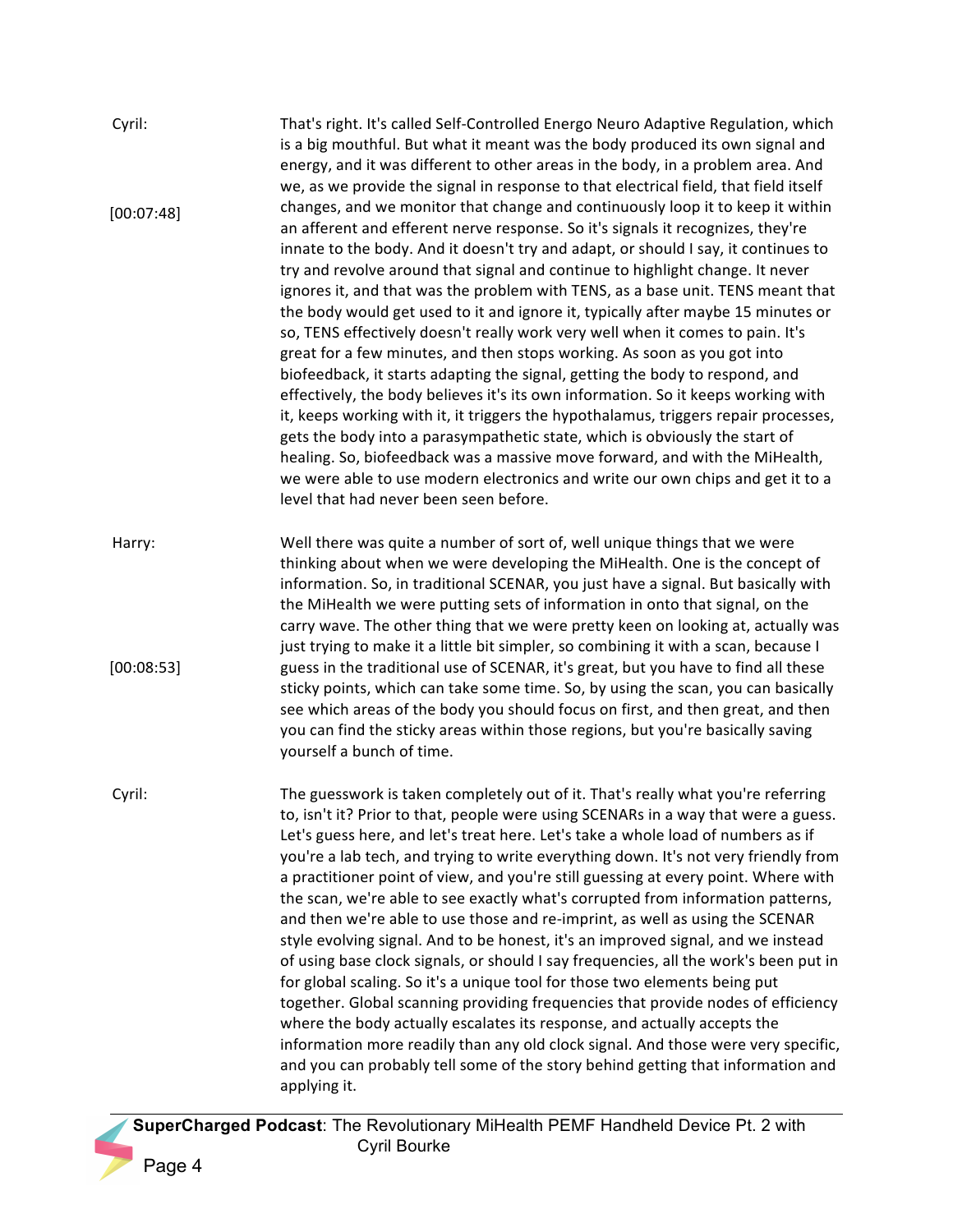Harry: The global scaling frequency, part of the MiHealth, is actually pretty interesting, because one of the things that we were wondering about at the time is, you know, if you get a SCENAR, you can basically dial it up from 15 hertz, I think up to, is it about 500 hertz, or so?

Cyril: They're in around the 450 range. They're using the basic TENS scale, yes.

Harry: Basically didn't seem to be any sort of logical reason why, you know, you would use different frequency sets apart from, I think it was chronic you would use lower frequencies, and if it was acute you would use higher frequencies, and something that was bothering me at the time when we first came across SCENAR is they didn't particularly seem to be any specific science over why you would use 15 hertz or 25 hertz or 90 hertz, and you could basically dial it up or dial it down, and no one particularly seemed to know, you know, which exactly frequency would be better for what, apart from just this general principle that chronic conditions were better on lower frequencies, and acute conditions were better at higher frequencies. So it was a question I'd pose to Peter, the late professor Peter Fraser, at the time, and we basically then set upon looking at the body, like we were looking at different organs and different functions of the body, and then we started testing to see which sets of frequencies would respond to different organs and different functions. And what we found is yes, indeed, certain organs and certain functions responded actually in a very, very tight frequency band across different areas, and we basically ended up getting this sort of beautiful healing response if we used those sets of frequencies. So, yeah, so of course we immediately programmed those all into the MiHealth device. [00:11:26]

Cyril: So you effectively cataloged the points of efficiency for those frequencies, yeah.

Harry: Yeah, yeah absolutely. I mean, the body doesn't like any form of energy, like it really does like it in particular ratios against each other, and that's something we also found is actually, yeah, the frequency sets went up in threes, although they went up in this sort of nice fractal pattern, and there was basically a pattern to these sets of frequencies that were harmonious with different functions of the body. And not only that, and I think we mentioned it earlier, but we then basically matched those different frequency sets with information sets, so we would put the information in on that signal as well, and well, actually and that's why we were actually sort of able to make this bridge to this off body world, because traditional TENS or SCENAR is a completely on body type device. You know, the electrical signal goes just deep into the tissue-

Cyril: Into the skin, yeah.

Harry: But as soon as we added the information aspect, well we basically found, actually, we just tried it out one day, we just took a MiHealth away from the body, and we found it was still delivering the information into the body, and it's pretty simple to understand why, I mean, basically, the MiHealth was basically [00:13:51]

 **SuperCharged Podcast**: The Revolutionary MiHealth PEMF Handheld Device Pt. 2 with Cyril Bourke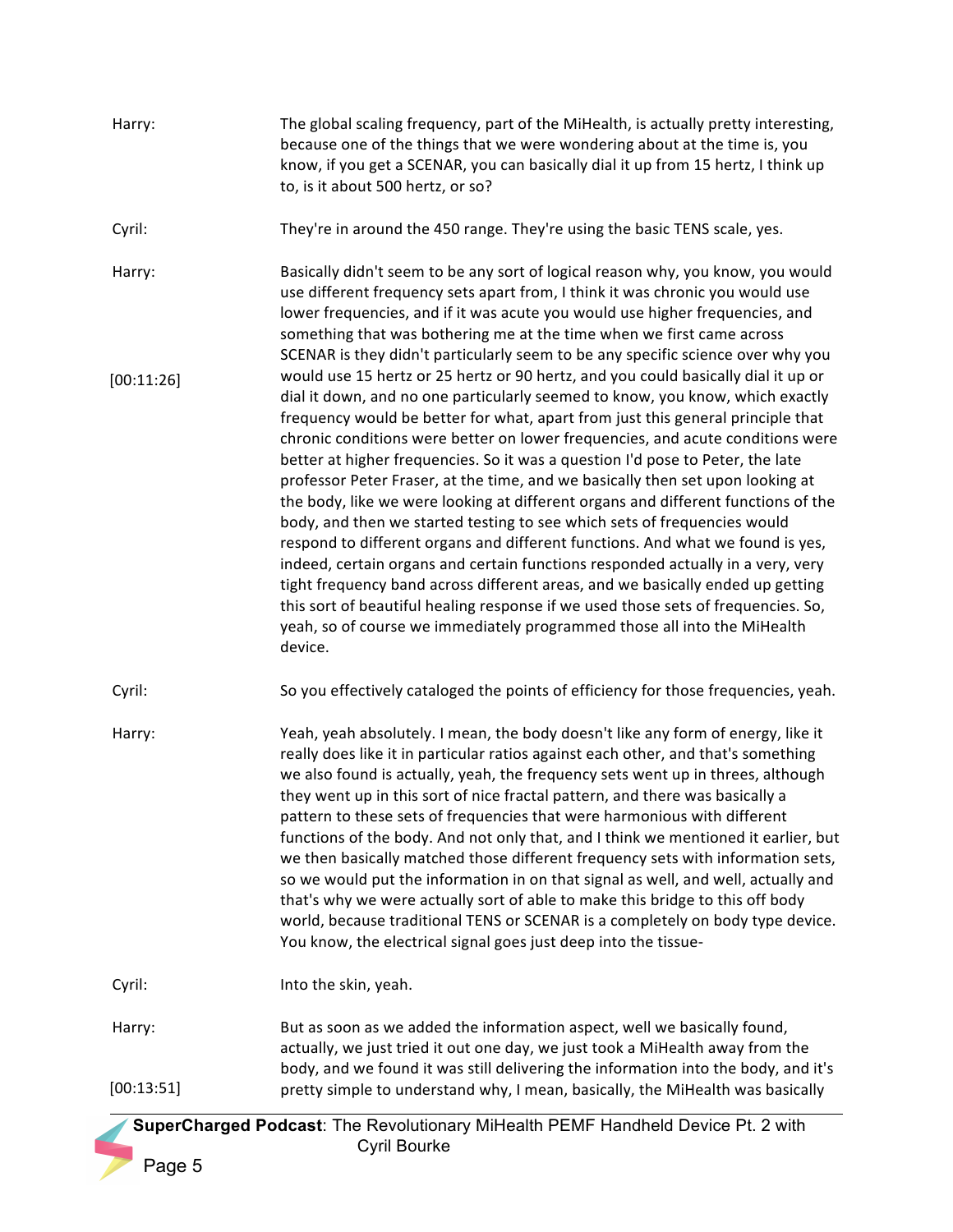producing a field, and the information was carried on that field, and of course inside your body, you have your body field, and on all of your cells, they have chemical receptors, but they also have field receptors, so as soon as you put a MiHealth nearby, you know, well, the cells in certain organs, those cell receptors are able to pick up that information and respond in turn. And that's just a massive differentiator. So that really took the MiHealth, basically given it a quantum leap above normal electrotherapy, because you know, you're at this point, you're basically into this information and field based type of healthcare.

- Cyril: And from a user point of view, the clients love it. They thoroughly enjoy the fact that they can use it on body or off body. Whether they're treating an animal or a horse, you know, dogs, cats, or someone who might be very sensitive, like a child or somebody able, who isn't willing or wanting a direct contact with an electrical device. They can just treat off body, and almost like a Harry Potter wand, see magical changes. [00:15:23]
- Harry: Intermember three years ago, you sent me this photo of this bull, which made me chuckle at the time, but maybe you want to tell us about that.
- Cyril: Well, yes, we were asked to go and have a look at a breeding bull from Michigan. And that bull was a million dollar breeding bull, it was enormous. Absolutely huge animal. And it had behavior issues, and it was having big trouble in the breeding cycles. It really wasn't capable of producing the kind of straws they needed to export and breed overseas. So its innate value is dramatically dropping as a breeding bull, it wasn't fulfilling its function. And we were asked to go along and scan the animal, and one of the first things with the farmers was that this bull was very aggressive, had already damaged the vet and smashed his face in and his shoulder, et cetera, and that was a big warning from the farmers in themselves who were quite agitated and sort of not sure what to do with it. And we came along, and this is something that I seem to get quite a lot of mail about, people go on and see this on YouTube, calming a bull with MiHealth. And we simply placed the MiHealth device on a particular setting above, or in front of the animal, and it was in a crush, it had been lead into a crush. And from the very moment I was in front of it, its huge head was trying to strike me and it's normal behavior. But within the minute or so, it literally dropped its head, completely relaxed, started allowing me to touch it, I was literally able to rub its ears and hold its head, and it just wanted ... It's almost like it wanted to go to sleep. So, it had been in such stress, and the MiHealth device had provided the right information at the right time to calm all those sympathetic systems and literally allow that animal to be handled and to be in the presence of it without having a threat to the farmers and the vets. So that was a brilliant example of how quickly we were able to, in a non-invasive way, make the environment safe and support the animal. Instead of just being a pain device, the MiHealth has turned into something completely different, hasn't it? It's fabulous with pain, but it does so many other things. Talk us through how you got to all the folders and the categories.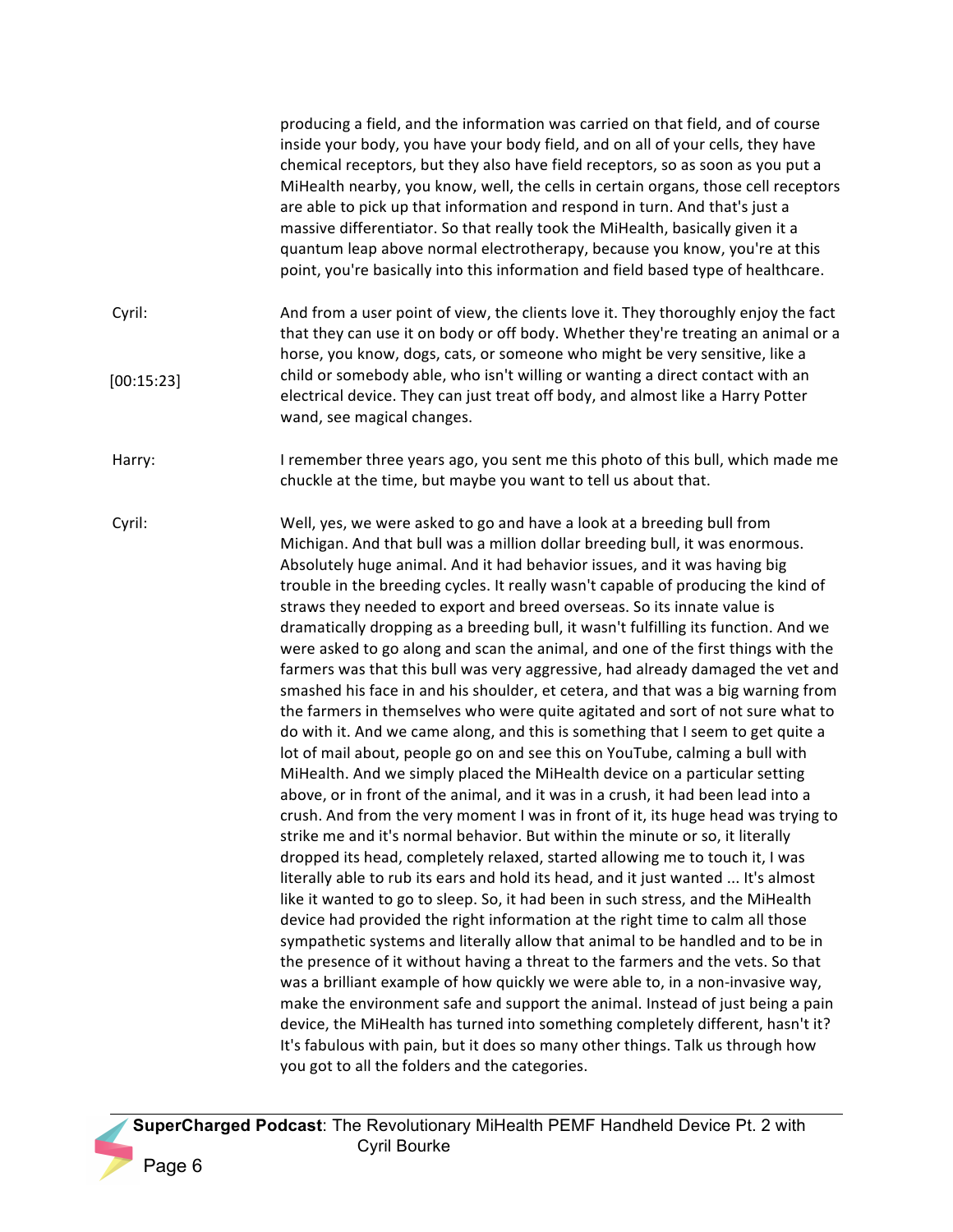| Harry:<br>[00:18:00]                                                             | Well, I mean, it basically span off that idea that we could carry information on a<br>signal, you know, and as soon as took the MiHealth away from the body, and it<br>was still actually affecting people, we were like, well, holy shit. That basically<br>means we can deliver information into the body, you know, and we're not<br>restricted to that traditional, sort of, the frequency response, and that old<br>SCENAR world, so we basically started creating these different folders. So we<br>have a folder for like physical rejuvenation. We have a folder for protection, so if<br>you have a food allergy, it'll help antidote the food allergy, or protect against<br>EMF or airplane travel. All sorts of other folders.                                                                                                                 |  |
|----------------------------------------------------------------------------------|------------------------------------------------------------------------------------------------------------------------------------------------------------------------------------------------------------------------------------------------------------------------------------------------------------------------------------------------------------------------------------------------------------------------------------------------------------------------------------------------------------------------------------------------------------------------------------------------------------------------------------------------------------------------------------------------------------------------------------------------------------------------------------------------------------------------------------------------------------|--|
| Cyril:                                                                           | You've got wellness in there, you've got an energy folder, a mind folder. All<br>addressing different categories of support for the client.                                                                                                                                                                                                                                                                                                                                                                                                                                                                                                                                                                                                                                                                                                                |  |
| Harry:                                                                           | The connection between the mind and body is so incredibly strong, and you<br>know, one of the quickest and easiest ways to make people feel better is just to<br>reduce their stress. What happens when you're able to reduce stress? Well,<br>their energy goes up, their body field ends up more correct, cell communication<br>starts working properly, and just people feel it almost instantly better. I mean, if<br>you can get stress down, you just feel good. And that mind folder, basically has<br>all sorts of different function from chill to emotional stress release, to mental<br>clarity, and a few other special little things that you can see on the charts in the<br>trading.                                                                                                                                                        |  |
| Cyril:                                                                           | Yeah, and in reality, calming down isn't just a state of relaxing and feeling good<br>for an afternoon. When we've been trying to support patients who are having                                                                                                                                                                                                                                                                                                                                                                                                                                                                                                                                                                                                                                                                                          |  |
| [00:19:35]                                                                       | trouble with fertility, for example, treating with those types of folders have<br>Because if you perceive your environment to be stressed, as in your having to<br>worry about whether you're gonna get the next contract, or whether your job is<br>stable, or can you pay the mortgage, et cetera. These things can literally taint<br>whether you can reproduce. If it's not a safe environment, if it's not a good<br>environment, you're not gonna bring a family into it. And our functions actually<br>hold back that reproduction. So it's not just a chemistry event. So by using the<br>MiHealth to support those events, people are far more fertile, far more capable<br>of living a happy and successful life. The MiHealth is reaching into areas that<br>we've never even realized it could. It's been quite remarkable using it in clinic. |  |
| Harry:                                                                           | And also what's been a bit fascinating is we, well, I wasn't quite sure. I was like,<br>is on body stronger, or is off body, or is off body just as good. And in the early                                                                                                                                                                                                                                                                                                                                                                                                                                                                                                                                                                                                                                                                                 |  |
| [00:20:42]                                                                       | days, we basically had all these reports from practitioners saying, well, no,<br>actually off body seems to be just as effective. So we did a little study, I mean, it<br>wasn't so little, I think we had-                                                                                                                                                                                                                                                                                                                                                                                                                                                                                                                                                                                                                                                |  |
| Cyril:                                                                           | It was actually quite a big study.                                                                                                                                                                                                                                                                                                                                                                                                                                                                                                                                                                                                                                                                                                                                                                                                                         |  |
| Harry:                                                                           | Yeah, I think it was 351 people.                                                                                                                                                                                                                                                                                                                                                                                                                                                                                                                                                                                                                                                                                                                                                                                                                           |  |
| Cyril:                                                                           | Yes.                                                                                                                                                                                                                                                                                                                                                                                                                                                                                                                                                                                                                                                                                                                                                                                                                                                       |  |
| SuperCharged Podcast: The Revolutionary MiHealth PEMF Handheld Device Pt. 2 with |                                                                                                                                                                                                                                                                                                                                                                                                                                                                                                                                                                                                                                                                                                                                                                                                                                                            |  |
|                                                                                  | Cyril Bourke                                                                                                                                                                                                                                                                                                                                                                                                                                                                                                                                                                                                                                                                                                                                                                                                                                               |  |